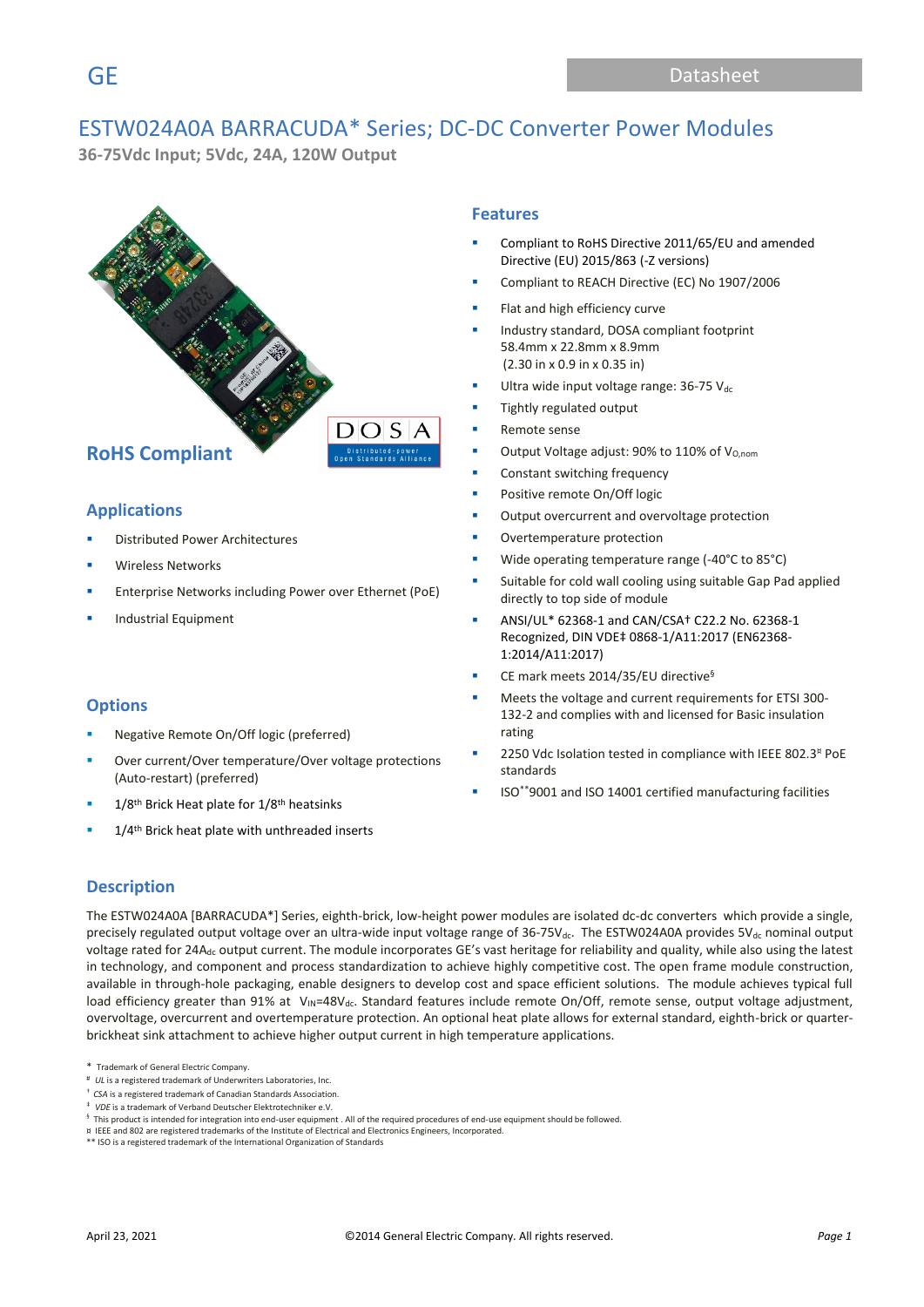**36 to 75Vdc Input; 5Vdc, 24A, 120W Output**

### **Absolute Maximum Ratings**

Stresses in excess of the absolute maximum ratings can cause permanent damage to the device. These are absolute stress ratings only, functional operation of the device is not implied at these or any other conditions in excess of those given in the operations sections of the data sheet. Exposure to absolute maximum ratings for extended periods can adversely affect the device reliability.

| <b>Parameter</b>                                   | <b>Device</b> | Symbol                | <b>Min</b> | <b>Max</b> | <b>Unit</b> |
|----------------------------------------------------|---------------|-----------------------|------------|------------|-------------|
| Input Voltage                                      |               |                       |            |            |             |
| Continuous                                         | All           | $V_{IN}$              | $-0.3$     | 80         | $V_{dc}$    |
| Transient, operational (≤100 ms)                   | All           | V <sub>IN.trans</sub> | $-0.3$     | 100        | $V_{dc}$    |
| <b>Operating Ambient Temperature</b>               |               | T <sub>A</sub>        | $-40$      | 85         | °€          |
| Maximum Heat Plate Operating Temperature           |               | $T_c$                 | $-40$      | 105        | °С          |
| (see Thermal Considerations section)               |               |                       |            |            |             |
| Storage Temperature                                |               | $T_{\text{stg}}$      | $-55$      | 125        | °€          |
| Altitude*                                          |               |                       |            | 4000       | m           |
| I/O Isolation voltage (100% factory Hi-Pot tested) | All           |                       |            | 2250       | $V_{dc}$    |

\* For higher altitude applications, contact your GE Sales Representative for alternative conditions of use.

### **Electrical Specifications**

Unless otherwise indicated, specifications apply over all operating input voltage, resistive load, and temperature conditions.

| Parameter                                                                                                                                                                                      |                       | <b>Symbol</b>             | <b>Min</b>  | <b>Typ</b> | <b>Max</b> | <b>Unit</b> |  |
|------------------------------------------------------------------------------------------------------------------------------------------------------------------------------------------------|-----------------------|---------------------------|-------------|------------|------------|-------------|--|
| <b>Operating Input Voltage</b>                                                                                                                                                                 | All                   | $V_{IN}$                  | 36          | 48         | 75         | $V_{dc}$    |  |
| Maximum Input Current                                                                                                                                                                          | All                   |                           |             | 3.65       | 3.9        |             |  |
| $(V_{IN} = V_{IN, min}$ to $V_{IN, max}$ , $V_0 = V_{O, set}$ , $I_0 = I_{O, max}$                                                                                                             | <b>I<sub>IN</sub></b> |                           |             |            |            | $A_{dc}$    |  |
| Input No Load Current                                                                                                                                                                          | All                   |                           |             | 80         |            | mA          |  |
| $V_{\text{IN}}$ = 48V, ( $I_0$ = 0, module enabled)                                                                                                                                            |                       |                           | IN, No load |            |            |             |  |
| Input Stand-by Current                                                                                                                                                                         |                       | I <sub>IN, stand-by</sub> |             | 5          | 11         | mA          |  |
| $(V_{IN} = 48V,$ module disabled)                                                                                                                                                              |                       |                           |             |            |            |             |  |
| Inrush Transient                                                                                                                                                                               |                       | $l^2t$                    |             |            | 0.5        | $A^2S$      |  |
| Input Reflected Ripple Current, peak-to-peak<br>(5Hz to 20MHz, 1µH source impedance; V <sub>IN, min</sub> to V <sub>IN, max</sub> , lo= lo <sub>max</sub> ; See<br>Test configuration section) |                       |                           |             | 30         |            | $mAp-p$     |  |
| Input Ripple Rejection (120Hz)                                                                                                                                                                 | All                   |                           |             | 60         |            | dB          |  |

### **CAUTION: This power module is not internally fused. An input line fuse must always be used.**

This power module can be used in a wide variety of applications, ranging from simple standalone operation to an integrated part of sophisticated power architectures. To preserve maximum flexibility, internal fusing is not included, however, to achieve maximum safety and system protection, always use an input line fuse. The safety agencies require a fast-acting fuse with a maximum rating of 15 A (see Safety Considerations section). Based on the information provided in this data sheet on inrush energy and maximum dc input current, the same type of fuse with a lower rating can be used. Refer to the fuse manufacturer's data sheet for further information.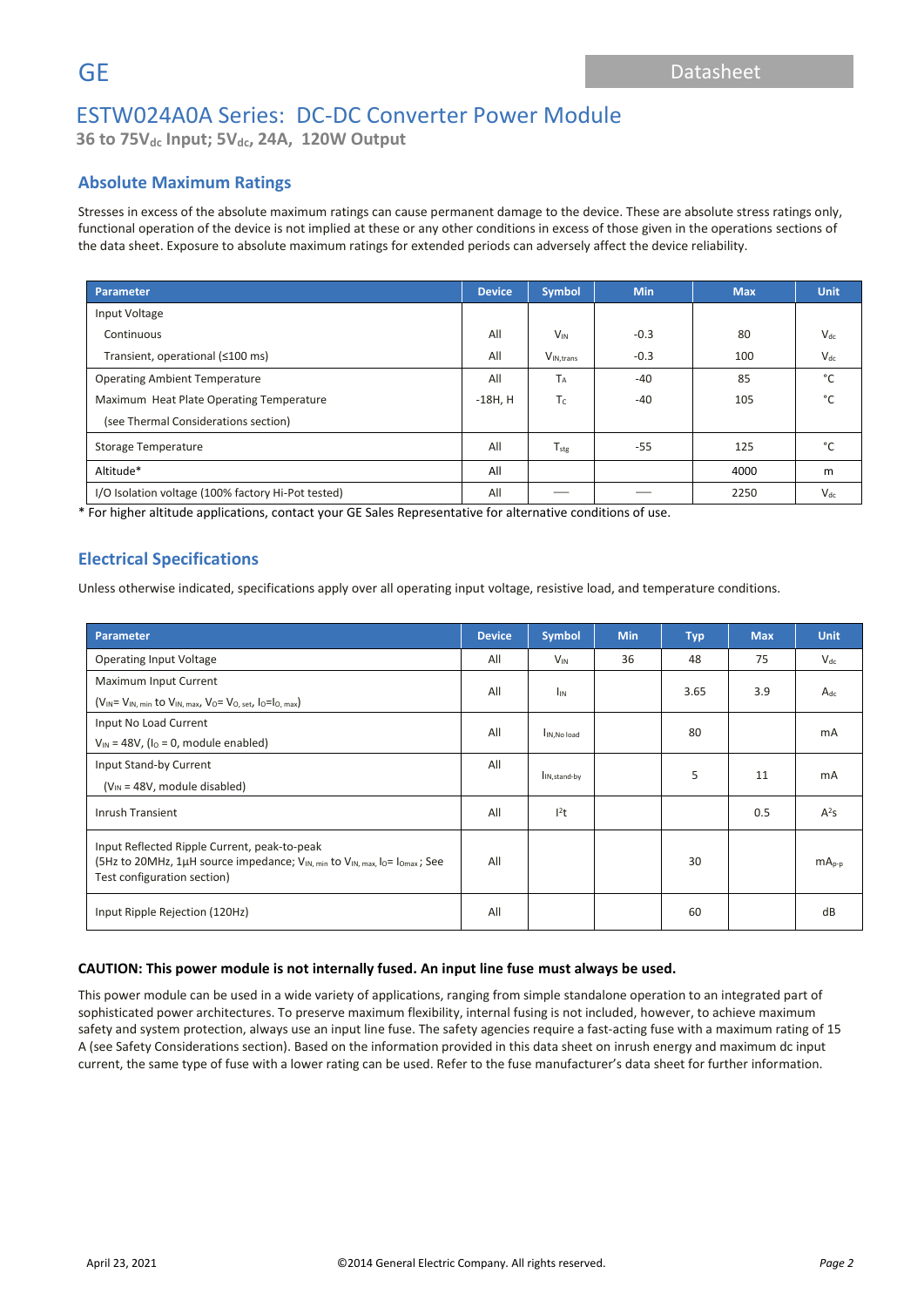**36 to 75Vdc Input; 5Vdc, 24A, 120W Output**

# **Electrical Specifications** (continued)

Unless otherwise indicated, specifications apply at  $V_{IN} = 48V$ dc, resistive load, and  $T_A = 25^{\circ}C$  conditions.

| <b>Parameter</b>                                                                 | <b>Device</b> | <b>Symbol</b>       | <b>Min</b>  | <b>Typ</b>      | <b>Max</b> | <b>Unit</b>           |
|----------------------------------------------------------------------------------|---------------|---------------------|-------------|-----------------|------------|-----------------------|
| Nominal Output Voltage Set-point                                                 | All           |                     | 4.93        | 5               | 5.07       | $V_{dc}$              |
| $V_{IN}$ = 48V lo=lo, max, TA=25°C)                                              |               | $V_{0.5}$ et        |             |                 |            |                       |
| <b>Output Voltage</b>                                                            |               |                     |             |                 |            |                       |
| (Over all operating input voltage, resistive load, and temperature               | All           | V <sub>0</sub>      | $-3.0$      |                 | $+3.0$     | %V <sub>0. set</sub>  |
| conditions until end of life)<br>Adjustment Range (*Vin > 20V)                   | All           | $V_{O, \, adj}$     | $-10$       |                 | $+10*$     | % V <sub>O, set</sub> |
| Selected by external resistor                                                    |               |                     |             |                 |            |                       |
| <b>Output Regulation</b>                                                         |               |                     |             |                 |            |                       |
| Line (V <sub>IN</sub> =V <sub>IN, min</sub> to V <sub>IN, max</sub> )            | All           |                     |             |                 | ±0.2       | $%$ $V0. set$         |
| Load $(I_0 = I_0$ , min to $I_0$ , max)                                          | All           |                     |             |                 | ±0.2       | $%$ $V0. set$         |
| Temperature $(T_{ref} = T_{A, min}$ to $T_{A, max}$ )                            | All           |                     |             |                 | ±1.5       | % V <sub>O, set</sub> |
| Output Ripple and Noise on nominal output                                        |               |                     |             |                 |            |                       |
| Measured with 10uF Tantalum     1uF ceramic                                      |               |                     |             |                 |            |                       |
| $(V_{IN} = 48, I_0 = 80\% I_{O, max}, T_A = 25)$<br>RMS (5Hz to 20MHz bandwidth) |               |                     |             | 30              |            | mV <sub>rms</sub>     |
|                                                                                  | All<br>All    |                     |             |                 |            |                       |
| Peak-to-Peak (5Hz to 20MHz bandwidth)                                            |               |                     |             | 100             |            | $mV_{pk-pk}$          |
| <b>External Capacitance</b>                                                      |               | $C_{O, max}$        | 0           | $\qquad \qquad$ | 10.000     | uF                    |
| <b>Output Current</b>                                                            | All           | I <sub>0</sub>      | $\mathbf 0$ |                 | 24         | $A_{dc}$              |
| Output Current Limit Inception (Hiccup Mode)                                     |               |                     |             |                 |            |                       |
| $(V_0 = 90\% \text{ of } V_{0. \text{ set}})$                                    | 5             | I <sub>O. lim</sub> | 26.5        | 29              |            | $A_{dc}$              |
| <b>Output Short-Circuit Current</b>                                              | All           | I <sub>O, s/c</sub> |             | 1.2             |            | A <sub>rms</sub>      |
| (V <sub>o</sub> ≤250mV) (Hiccup Mode)                                            |               |                     |             |                 |            |                       |
| Efficiency                                                                       | All           |                     |             |                 |            |                       |
| $V_{IN}$ =48V, T <sub>A</sub> =25°C, I <sub>0</sub> =24A, V <sub>0</sub> = 5V    |               | n                   |             | 91.5            |            | %                     |
| <b>Switching Frequency</b>                                                       |               | $f_{sw}$            |             | 280             |            | kHz                   |
| Dynamic Load Response                                                            |               |                     |             |                 |            |                       |
| $(dI_0/dt=0.1A/\mu s; V_{IN}=48V; T_A=25°C; C_0>100\mu F)$                       |               |                     |             |                 |            |                       |
| Load Change from Io= 50% to 75% or 25% to 50% of I <sub>o.max</sub>              |               |                     |             |                 |            |                       |
| <b>Peak Deviation</b>                                                            | All           | $V_{pk}$            |             | 3               |            | $%$ $V0. set$         |
| Settling Time (Vo<10% peak deviation)                                            | All           | $t_{s}$             |             | 800             |            | $\mu$ s               |

# **Isolation Specifications**

| Parameter                                          |  | <b>Symbol</b> | <b>Min</b> | Tvo  | <b>Max</b> | Unit     |
|----------------------------------------------------|--|---------------|------------|------|------------|----------|
| <b>Isolation Capacitance</b>                       |  | Liso          | __         | 1000 | ___        | pF       |
| <b>Isolation Resistance</b>                        |  | $R_{iso}$     | 10         | __   | _          | MΩ       |
| I/O Isolation Voltage (100% factory Hi-pot tested) |  | All           | __         | _    | 2250       | $V_{dc}$ |

# **General Specifications**

| Parameter                                                                                                                                                            |  | <b>Symbol</b> | <b>Min</b> | <b>Typ</b> | <b>Max</b> | Unit         |
|----------------------------------------------------------------------------------------------------------------------------------------------------------------------|--|---------------|------------|------------|------------|--------------|
| Calculated Reliability based upon Telcordia SR-332 Issue 2: Method I<br>Case 3 ( $I_0$ =80% $I_0$ , $max$ , T <sub>A</sub> =40°C, airflow = 200 lfm, 90% confidence) |  | <b>FIT</b>    | 112.7      |            |            | $10^9$ /Hour |
|                                                                                                                                                                      |  | <b>MTBF</b>   | 8,869,389  |            |            | Hours        |
| Weight (Open Frame)                                                                                                                                                  |  |               | 23(0.8)    |            |            | $g$ (oz.)    |
| Weight (with Heatplate)                                                                                                                                              |  |               |            | 37(1.3)    |            | $g$ (oz.)    |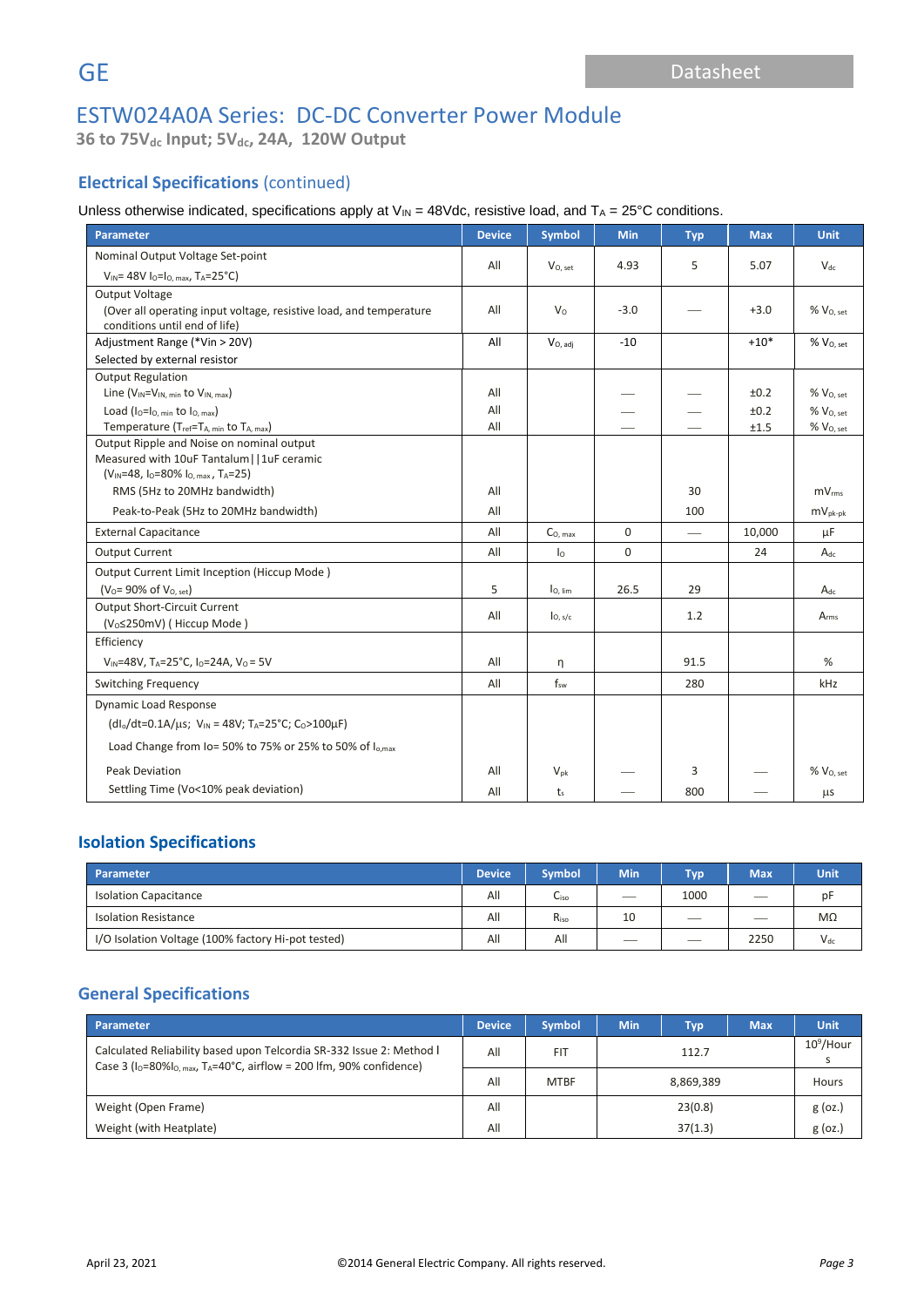**36 to 75Vdc Input; 5Vdc, 24A, 120W Output**

## **Feature Specifications**

Unless otherwise indicated, specifications apply over all operating input voltage, resistive load, and temperature conditions. See Feature Descriptions for additional information.

| <b>Parameter</b>                                                                                                                                                                               | <b>Device</b> | <b>Symbol</b>                | <b>Min</b>     | <b>Typ</b>     | <b>Max</b> | <b>Unit</b>                |
|------------------------------------------------------------------------------------------------------------------------------------------------------------------------------------------------|---------------|------------------------------|----------------|----------------|------------|----------------------------|
| Remote On/Off Signal Interface                                                                                                                                                                 |               |                              |                |                |            |                            |
| (V <sub>IN</sub> =V <sub>IN, min</sub> to V <sub>IN, max</sub> ; open collector or equivalent,                                                                                                 |               |                              |                |                |            |                            |
| Signal referenced to VIN-terminal)                                                                                                                                                             |               |                              |                |                |            |                            |
| Negative Logic: device code suffix "1"                                                                                                                                                         |               |                              |                |                |            |                            |
| Logic Low = module On, Logic High = module Off                                                                                                                                                 |               |                              |                |                |            |                            |
| Positive Logic: No device code suffix required                                                                                                                                                 |               |                              |                |                |            |                            |
| Logic Low = module Off, Logic High = module On                                                                                                                                                 |               |                              |                |                |            |                            |
| Logic Low - Remote On/Off Current                                                                                                                                                              | All           | $I_{on/off}$                 |                |                | 0.15       | <b>mA</b>                  |
| Logic Low - On/Off Voltage                                                                                                                                                                     | All           | $V_{\text{on/off}}$          | $-0.7$         |                | 0.6        | $V_{dc}$                   |
| Logic High Voltage - (Typ = Open Collector)                                                                                                                                                    | All           | $V_{on/off}$                 | 2.5            | 5              | 6.7        | $V_{dc}$                   |
| Logic High maximum allowable leakage current                                                                                                                                                   | All           | $I_{on/off}$                 |                |                | 20         | μA                         |
| Turn-On Delay and Rise Times                                                                                                                                                                   |               |                              |                |                |            |                            |
| $(I_0 = I_0$ , max, $V_{IN} = V_{IN}$ , nom, $T_A = 25$ °C)                                                                                                                                    |               |                              |                |                |            |                            |
| Case 1: Input power is applied for at least 1 second,<br>and then the On/Off input is set from OFF to ON<br>( $T_{delay}$ = on/off pin transition until $V_0$ = 10% of $V_{O, set}$ )          |               | $T_{\text{delay}}$           |                | 35             |            | msec                       |
| Case 2: On/Off input is set to Logic Low (Module<br>ON) and then input power is applied (T <sub>delay</sub> from<br>instant at which $V_{IN} = V_{IN, min}$ until $V_o = 10\%$ of $V_{O, set}$ | All           | Tdelay                       |                | 35             |            | msec                       |
| Output voltage Rise time (time for V <sub>o</sub> to rise from 10%<br>of V <sub>o, set</sub> to 90% of V <sub>o, set</sub> )                                                                   |               | $\mathsf{T}_{\mathsf{rise}}$ |                | 20             |            | msec                       |
| Output voltage overshoot - Startup                                                                                                                                                             | All           |                              |                |                | 3          | % V <sub>O, set</sub>      |
| $I_0 = I_{0, max}$ ; $V_{IN} = V_{IN, min}$ to $V_{IN, max}$ , $T_A = 25$ °C                                                                                                                   |               |                              |                |                |            |                            |
| Remote Sense Range                                                                                                                                                                             | All           | <b>V</b> SENSE               |                |                | 10         | % V <sub>O, set</sub>      |
| Output Voltage Adjustment Range                                                                                                                                                                | All           |                              | 90             |                | 110        | % V <sub>O, set</sub>      |
| Output Overvoltage Protection <sup>1</sup>                                                                                                                                                     | All           | $V_{0, \, limit}$            | 5.9            |                | 7.0        | $\mathsf{V}_{\mathsf{dc}}$ |
| Overtemperature Protection - Hiccup Auto Restart                                                                                                                                               |               |                              |                |                |            |                            |
|                                                                                                                                                                                                | Open<br>frame | $T_{ref}$                    |                | 135            |            | °C                         |
|                                                                                                                                                                                                | Heat<br>Plate | $T_{ref}$                    |                | 120            |            | $^{\circ}$ C               |
| Input Undervoltage Lockout                                                                                                                                                                     | All           | VUVLO                        |                |                |            |                            |
| Turn-on Threshold                                                                                                                                                                              |               |                              |                | 35             | 36         | $V_{dc}$                   |
| <b>Turn-off Threshold</b>                                                                                                                                                                      |               |                              | 31             | 32             | 32         | $V_{dc}$                   |
| Hysteresis                                                                                                                                                                                     |               |                              | $\overline{2}$ | 3              |            | $V_{dc}$                   |
| Input Overvoltage Lockout                                                                                                                                                                      |               | VOVLO                        |                |                |            |                            |
| Turn-on Threshold                                                                                                                                                                              |               |                              | 76             | 79             |            | Vdc                        |
| <b>Turn-off Threshold</b>                                                                                                                                                                      |               |                              |                | 81             | 83         | Vdc                        |
| <b>Hysteresis</b>                                                                                                                                                                              |               |                              | $\mathbf{1}$   | $\overline{2}$ |            | Vdc                        |

 $1 -$  Module complies with 7Vmax with Trim Pin short to Sense+, with and without external cap. For Open Loop condition max OVP was 7.3V with min. 220µF external cap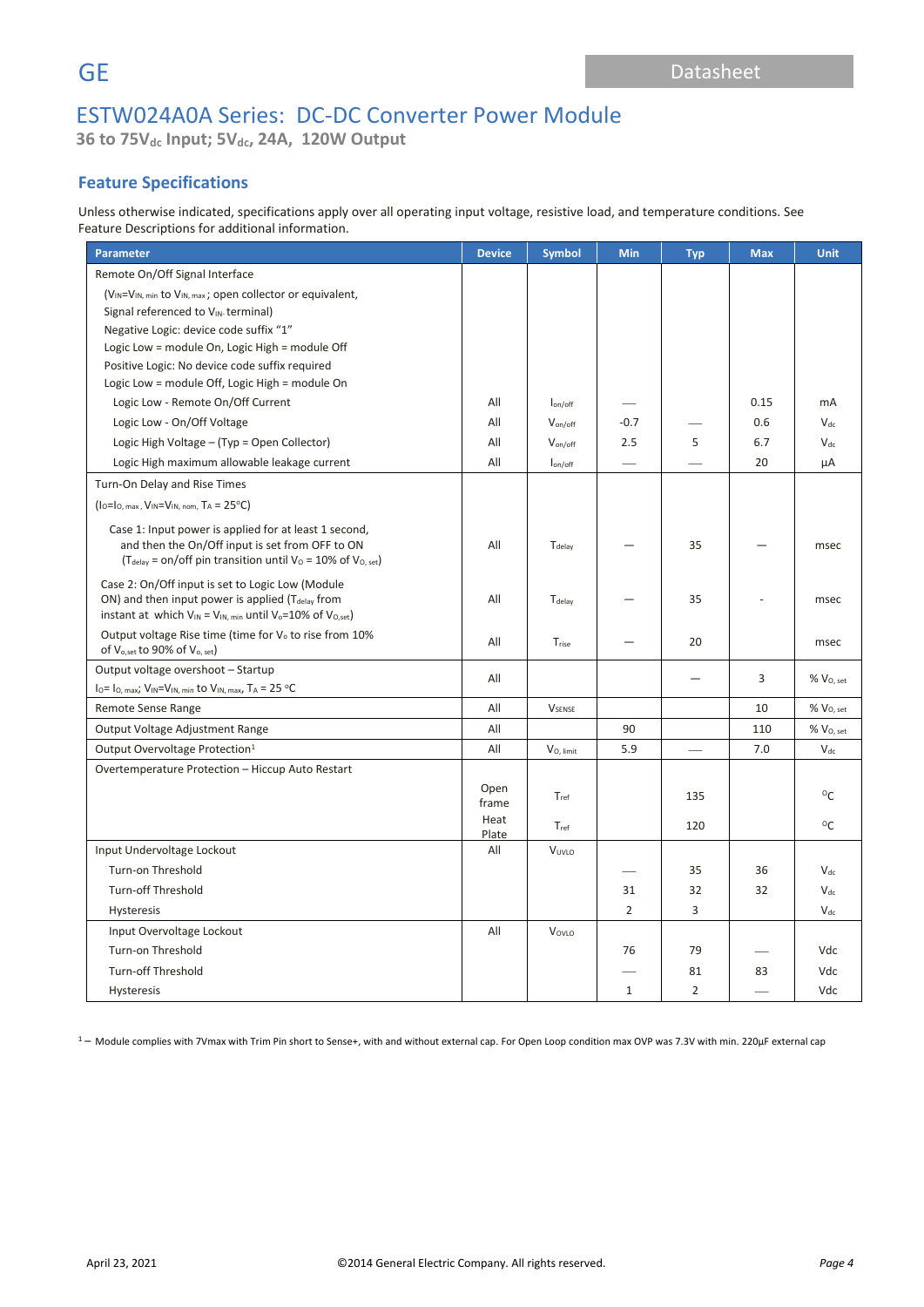**36 to 75Vdc Input; 5Vdc, 24A, 120W Output**

### **Characteristic Curves**

The following figures provide typical characteristics for the ESTW024A0A (5V, 24A) at 25 °C. The figures are identical for either positive or negative remote On/Off logic.







**Figure 3. Transient Response to 0.1A/µS Dynamic Load Change from 50% to 75% to 50% of full load, Vin=48V**



**Figure 1. Converter Efficiency versus Output Current. Figure 4. Transient Response to 0.1A/µS Dynamic Load Change from 50% to 75% to 50% of full load, Vin=48V.**



Figure 2. Typical output ripple and noise (I<sub>o</sub> = I<sub>o,max</sub>). Figure 5. Typical Start-up Using Remote On/Off, negative logic **version shown (VIN = 48V, I<sup>o</sup> = Io,max).**



**Figure 6. Typical Start-up Using Input Voltage (V<sub>IN</sub> = 48V, I<sub>0</sub> = Io,max).**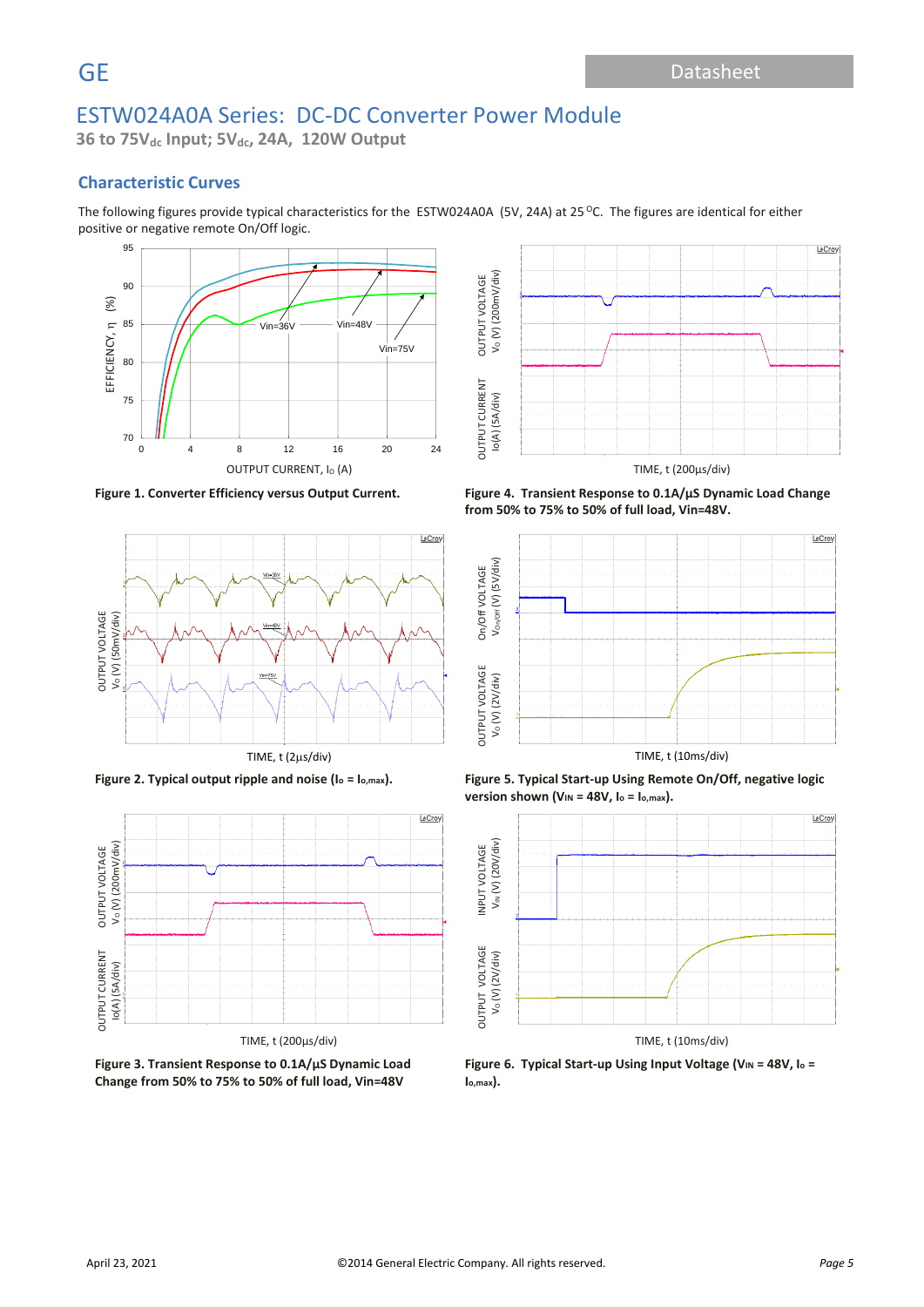**36 to 75Vdc Input; 5Vdc, 24A, 120W Output**

## **Test Configurations**



source inductance (L<sub>TEST</sub>) of 12μH. Capacitor C<sub>s</sub> offsets<br>possible battery impedance. Measure current as shown above.

#### **Figure 7. Input Reflected Ripple Current Test Setup.**



NOTE: All voltage measurements to be taken at the module terminals, as shown above. If sockets are used then Kelvin connections are required at the module terminals to avoid measurement errors due to socket contact resistance.

#### **Figure 8. Output Ripple and Noise Test Setup.**



NOTE: All voltage measurements to be taken at the module terminals, as shown above. If sockets are used then Kelvin connections are required at the module terminals to avoid measurement errors due to socket contact resistance.

#### **Figure 9. Output Voltage and Efficiency Test Setup.**

Efficiency 
$$
\eta = \frac{V_O. I_O}{V_{IN.} I_{IN}}
$$
 x 100 %

### **Design Considerations**

### **Input Filtering**

The power module should be connected to a low ac-impedance source. Highly inductive source impedance can affect the stability of the power module. For the test configuration in Figure 7 a 100μF electrolytic capacitor (ESR<0.7 $\Omega$  at 100kHz), mounted close to the power module helps ensure the stability of the unit. Consult the factory for further application guidelines.

### **Safety Considerations**

For safety agency approval the power module must be installed in compliance with the spacing and separation requirements of the end-use safety agency standards, i.e., UL ANSI/UL 62368-1 and CAN/CSA C22.2 No. 62368-1 Recognized, DIN VDE 0868-1/A11:2017 (EN62368- 1:2014/A11:2017)

If the input source is non-SELV (ELV or a hazardous voltage greater than 60 Vdc and less than or equal to 75Vdc), for the module's output to be considered as meeting the requirements for safety extra-low voltage (SELV) or ES1, all of the following must be true:

- The input source is to be provided with reinforced insulation from any other hazardous voltages, including the ac mains.
- **•** One V<sub>IN</sub> pin and one V<sub>OUT</sub> pin are to be grounded, or both the input and output pins are to be kept floating.
- The input pins of the module are not operator accessible.
- Another SELV or ES1 reliability test is conducted on the whole system (combination of supply source and subject module), as required by the safety agencies, to verify that under a single fault, hazardous voltages do not appear at the module's output.
- **Note:** Do not ground either of the input pins of the module without grounding one of the output pins. This may allow a non-SELV/ES1 voltage to appear between the output pins and ground.

The power module has safety extra-low voltage (SELV) or ES1 outputs when all inputs are SELV or ES1.

All flammable materials used in the manufacturing of these modules are rated 94V-0, or tested to the UL60950 A.2 for reduced thickness.

For input voltages exceeding –60 Vdc but less than or equal to –75 Vdc, these converters have been evaluated to the applicable requirements of BASIC INSULATION between secondary DC MAINS DISTRIBUTION input (classified as TNV-2 in Europe) and unearthed SELV outputs.

The input to these units is to be provided with a maximum 15 A fast-acting fuse in the ungrounded lead.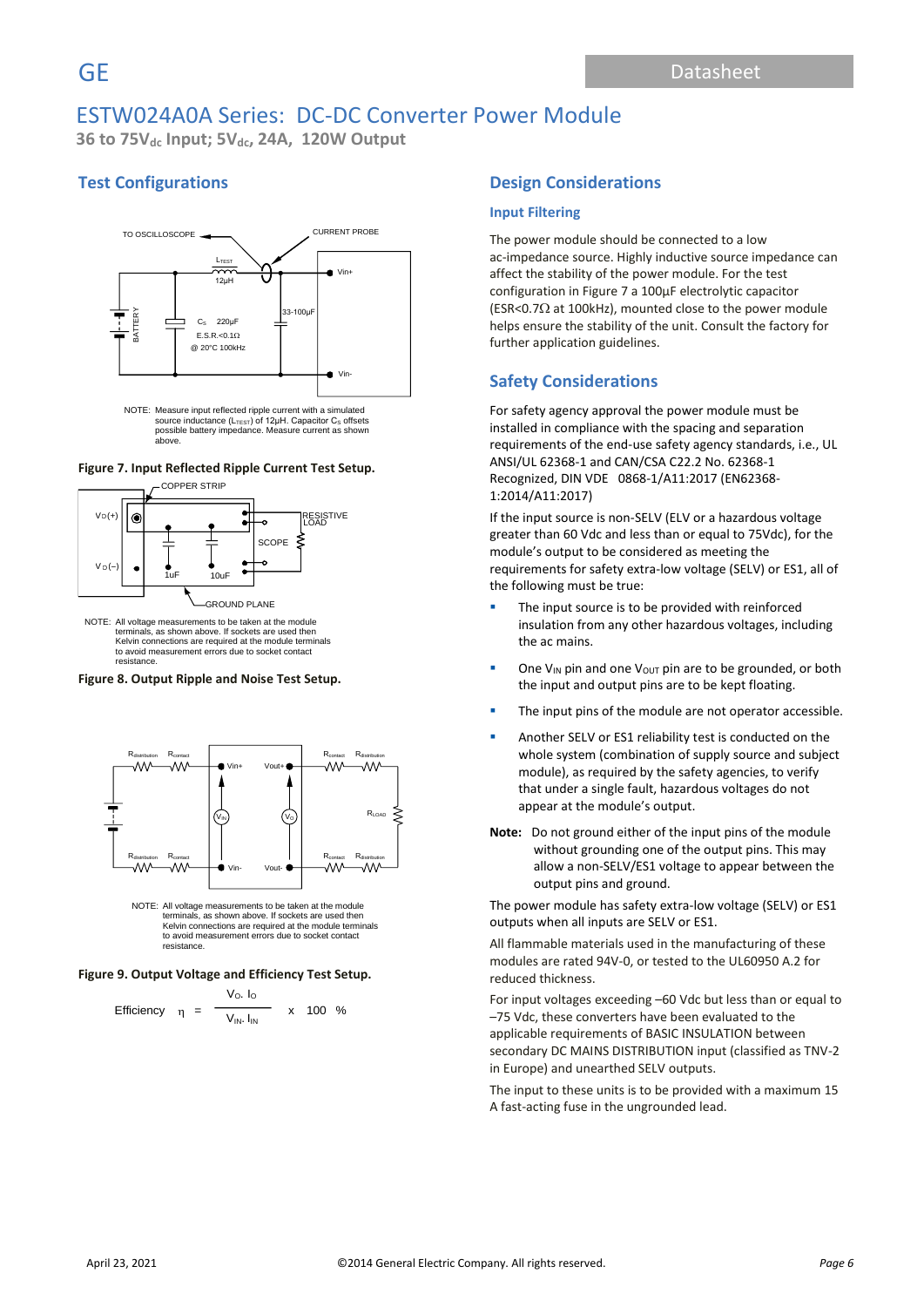**36 to 75Vdc Input; 5Vdc, 24A, 120W Output**

### **Feature Descriptions**

### **Remote On/Off**

Two remote on/off options are available. Positive logic turns the module on during a logic high voltage on the ON/OFF pin, and off during a logic low. Negative logic remote On/Off, device code suffix "1", turns the module off during a logic high and on during a logic low.



**Figure 10. Remote On/Off Implementation.**

To turn the power module on and off, the user must supply a switch (open collector or equivalent) to control the voltage ( $V_{on/off}$ ) between the ON/OFF terminal and the  $V_{IN}(-)$  terminal (see Figure 10). Logic low is  $0 \vee \leq V_{on/off} \leq 0.6 V$ . The maximum Ion/off during a logic low is 0.15mA; the switch should maintain a logic low level whilst sinking this current.

During a logic high, the typical maximum  $V_{on/off}$  generated by the module is 5V, and the maximum allowable leakage current at  $V_{on/off}$  = 5V is 1µA.

If not using the remote on/off feature:

For positive logic, leave the ON/OFF pin open.

For negative logic, short the ON/OFF pin to  $V_{IN}(-)$ .

### **Remote Sense**

Remote sense minimizes the effects of distribution losses by regulating the voltage at the remote-sense connections (See Figure 11). The voltage between the remote-sense pins and the output terminals must not exceed the output voltage sense range given in the Feature Specifications table:

 $[V<sub>O</sub>(+) - V<sub>O</sub>(-) ] - [SENSE(+) - SENSE(-)] \le 0.5$  V

Although the output voltage can be increased by both the remote sense and by the trim, the maximum increase for the output voltage is not the sum of both. The maximum increase is the larger of either the remote sense or the trim.

The amount of power delivered by the module is defined as the voltage at the output terminals multiplied by the output current. When using remote sense and trim, the output voltage of the module can be increased, which at the same output current would increase the power output of the module. Care should be taken to ensure that the maximum output power of the module remains at or below the

maximum rated power (Maximum rated power = Vo,set x Io,max).



**Figure 11. Circuit Configuration for remote sense .**

### **Input Undervoltage Lockout**

At input voltages below the input undervoltage lockout limit, the module operation is disabled. The module will only begin to operate once the input voltage is raised above the undervoltage lockout turn-on threshold, V<sub>UV/ON</sub>.

Once operating, the module will continue to operate until the input voltage is taken below the undervoltage turn-off threshold, V<sub>UV/OFF</sub>.

#### **Overtemperature Protection**

To provide protection under certain fault conditions, the unit is equipped with a thermal shutdown circuit. The unit will shutdown if the thermal reference point, Tref, exceeds 135° (Figure 13, typical) or 120 °C (Figure 14, typical), but the thermal shutdown is not intended as a guarantee that the unit will survive temperatures beyond its rating. The module will automatically restart upon cool-down to a safe temperature.

### **Output Overvoltage Protection**

The output over voltage protection scheme of the modules has an independent over voltage loop to prevent single point of failure. This protection feature latches in the event of over voltage across the output. Cycling the on/off pin or input voltage resets the latching protection feature. If the autorestart option (4) is ordered, the module will automatically restart upon an internally programmed time elapsing.

### **Overcurrent Protection**

To provide protection in a fault (output overload) condition, the unit is equipped with internal current-limiting circuitry and can endure current

limiting continuously. At the point of current-limit inception, the unit enters hiccup mode. If the unit is not configured with auto–restart, then it will latch off following the over current condition. The module can be restarted by cycling the dc input power for at least one second or by toggling the remote on/off signal for at least one second.

### **Feature Descriptions (continued)**

If the unit is configured with the auto-restart option (4), it will remain in the hiccup mode as long as the overcurrent condition exists; it operates normally, once the output current is brought back into its specified range. The average output current during hiccup is  $10\%$  I<sub>O, max</sub>.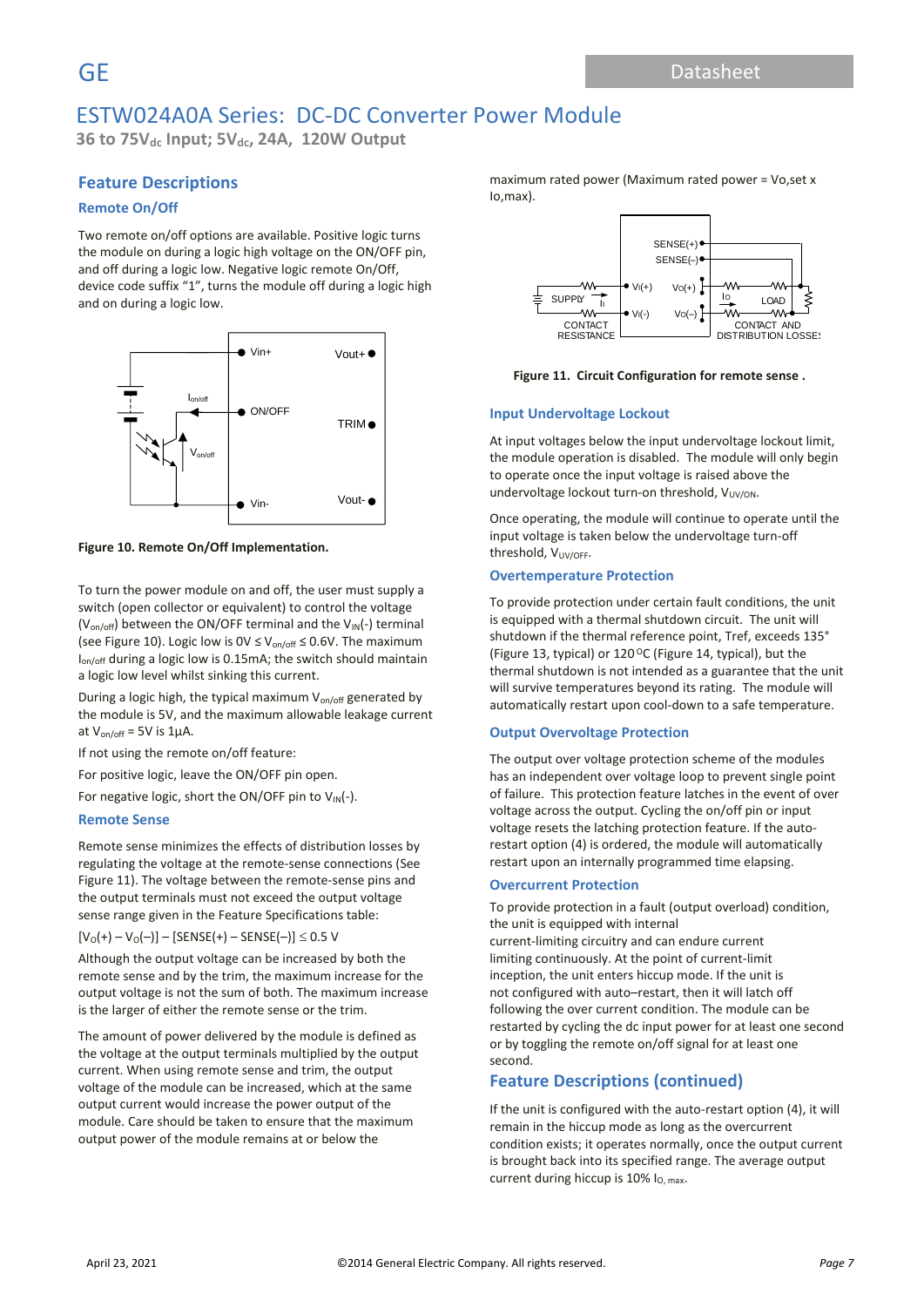# **GE** Datasheet Datasheet Datasheet Datasheet Datasheet Datasheet Datasheet Datasheet Datasheet Datasheet Datasheet Datasheet Datasheet Datasheet Datasheet Datasheet Datasheet Datasheet Datasheet Datasheet Datasheet Datashe ESTW024A0A Series: DC-DC Converter Power Module

**36 to 75Vdc Input; 5Vdc, 24A, 120W Output**

### **Output Voltage Programming**

Trimming allows the output voltage set point to be increased or decreased from the default value; this is accomplished by connecting an external resistor between the TRIM pin and either the  $V_0(+)$  pin or the  $V_0(-)$  pin.



#### **Figure 12. Circuit Configuration to Trim Output Voltage.**

Connecting an external resistor (R<sub>trim-down</sub>) between the TRIM pin and the  $V_0$ (-) (or Sense(-)) pin decreases the output voltage set point. To maintain set point accuracy, the trim resistor tolerance should be ±1.0%.

The following equation determines the required external resistor value to obtain a percentage output voltage change of Δ%

$$
R_{trim-down} = \left[\frac{511}{\Delta\%} - 10.22\right] K\Omega
$$
  
Where 
$$
\Delta\% = \left(\frac{5.0V - V_{desired}}{5.0V}\right) \times 100
$$

For example, to trim-down the output voltage of the module by 6% to 4.7V, Rtrim-down is calculated as follows:

$$
\Delta\% = 6
$$
  

$$
R_{\text{rim-down}} = \left[\frac{511}{6} - 10.22\right] K\Omega
$$
  

$$
R_{\text{trim-down}} = 74.9 K\Omega
$$

Connecting an external resistor  $(R_{trim-up})$  between the TRIM pin and the  $V_0(+)$  (or Sense (+)) pin increases the output voltage set point. The following equation determines the required external resistor value to obtain a percentage output voltage change of Δ%:

$$
R_{\text{trim-up}} = \left[\frac{5.11 \times 5.0 \times (100 + \Delta\%)}{1.225 \times \Delta\%} - \frac{511}{\Delta\%} - 10.22\right] K\Omega
$$
  
Where  $\Delta\% = \left(\frac{V_{desired} - 5.0}{5.0}\right) \times 100$ 

For example, to trim-up the output voltage of the module by 4% to 5.2V,  $R_{\text{trim-up}}$  is calculated is as follows:

$$
\Delta\% = 4
$$
  

$$
R_{\text{rrim-up}} = \left[\frac{5.11 \times 5.0 \times (100 + 4)}{1.225 \times 4} - \frac{511}{4} - 10.22\right] K\Omega
$$

$$
R_{\text{trim}-\mu\text{p}} = 404.3\text{K}\Omega
$$

The voltage between the  $V_0(+)$  and  $V_0(-)$  terminals must not exceed the minimum output overvoltage protection value shown in the Feature Specifications table. This limit includes any increase in voltage due to remote-sense compensation and output voltage set-point adjustment trim.

Although the output voltage can be increased by both the remote sense and by the trim, the maximum increase for the output voltage is not the sum of both. The maximum increase is the larger of either the remote sense or the trim. The amount of power delivered by the module is defined as the voltage at the output terminals multiplied by the output current. When using remote sense and trim, the output voltage of the module can be increased, which at the same output current would increase the power output of the module. Care should be taken to ensure that the maximum output power of the module remains at or below the maximum rated power (Maximum rated power =  $V_{O,set}$  x  $I_{O,\text{max}}$ .

### **Thermal Considerations**

The power modules operate in a variety of thermal environments; however, sufficient cooling should be provided to help ensure reliable operation.

Considerations include ambient temperature, airflow, module power dissipation, and the need for increased reliability. A reduction in the operating temperature of the module will result in an increase in reliability.

The thermal data presented here is based on physical measurements taken in a wind tunnel, using automated thermo-couple instrumentation to monitor key component temperatures: FETs, diodes, control ICs, magnetic cores, ceramic capacitors, opto-isolators, and module pwb conductors, while controlling the ambient airflow rate and temperature. For a given airflow and ambient temperature, the module output power is increased, until one (or more) of the components reaches its maximum derated operating temperature, as defined in IPC-9592. This procedure is then repeated for a different airflow or ambient temperature until a family of module output derating curves is obtained.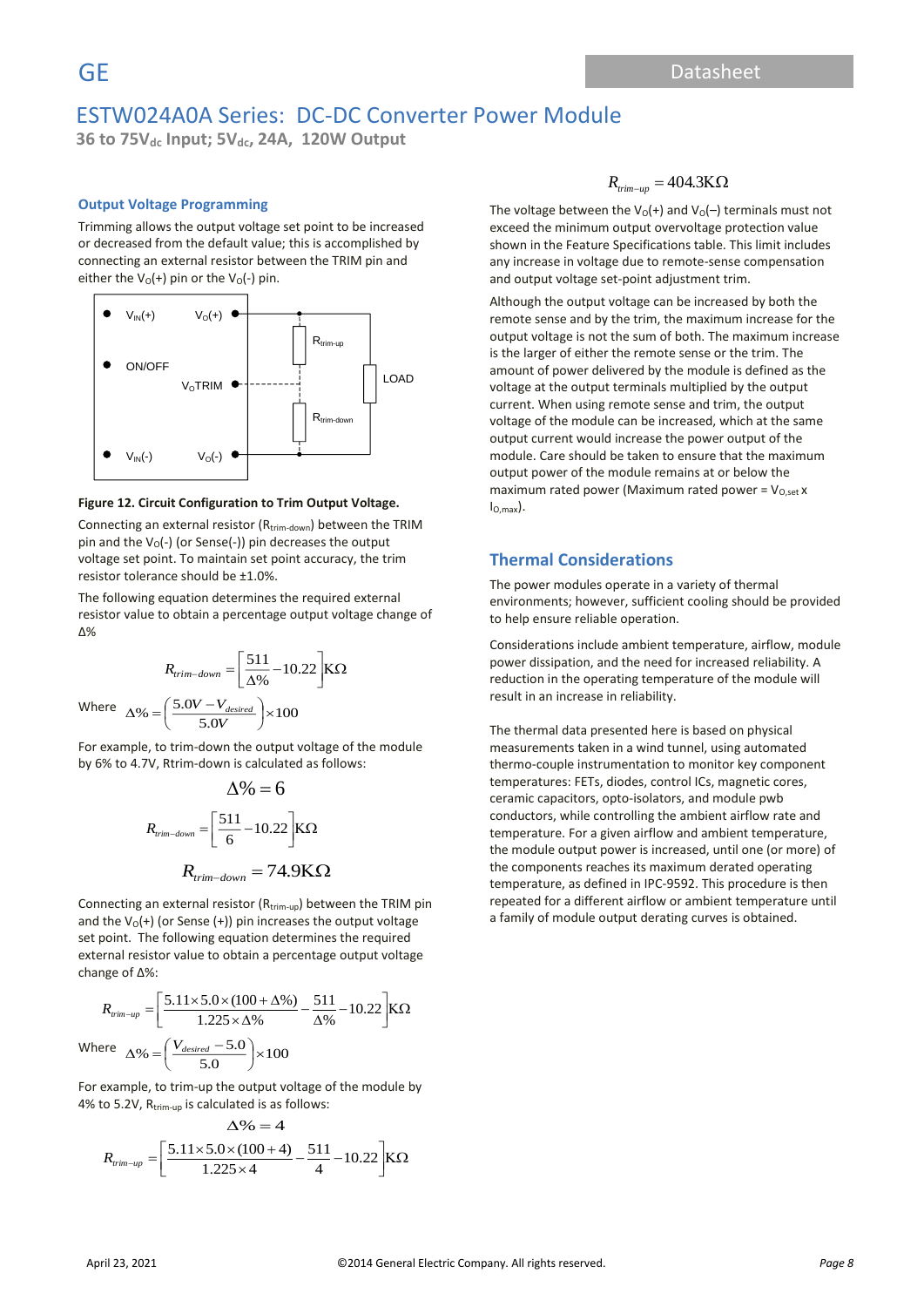**36 to 75Vdc Input; 5Vdc, 24A, 120W Output**

## **Thermal Considerations (continued)**



The thermal reference points, T<sub>ref</sub>, used in the specifications for open frame modules is shown in Figure 13. For reliable operation these temperatures should not exceed 120°C and 124<sup>O</sup>C.



Figure 13. T<sub>ref</sub> Temperature Measurement Locations for **Open Frame Module.** ure 13. T<sub>ref</sub> Tempe

The thermal reference point,  $T_{ref}$ , used in the specifications for modules with heatplate is shown in Figure 14. For reliable operation this temperature should not exceed 98°C.



Figure 14. T<sub>ref</sub> Temperature Measurement Location for **Module with Heatplate.**

### **Heat Transfer via Convection**

Increased airflow over the module enhances the heat transfer via convection. Derating curves showing the maximum output current that can be delivered by

each module versus local ambient temperature (TA) for natural convection and up to 3m/s (600 ft./min) forced airflow are shown in Figures 15 - 21.

Please refer to the Application Note "Thermal Characterization Process For Open-Frame Board-Mounted Power Modules" for a detailed discussion of thermal aspects including maximum device temperatures.



**Figure 15. Output Current Derating for the Open Frame Module; Airflow in the Transverse Direction from Vout(-) to V**<sub>out</sub>(+); **V**<sub>IN</sub> =48V, **V**<sub>O</sub>=5V.



**Figure 16. Output Current Derating for the Module with Heatplate; Airflow in the Transverse Direction from Vout(-) to V**<sub>out</sub>(+); **V**<sub>IN</sub> =48V, **V**<sub>O</sub>=5V.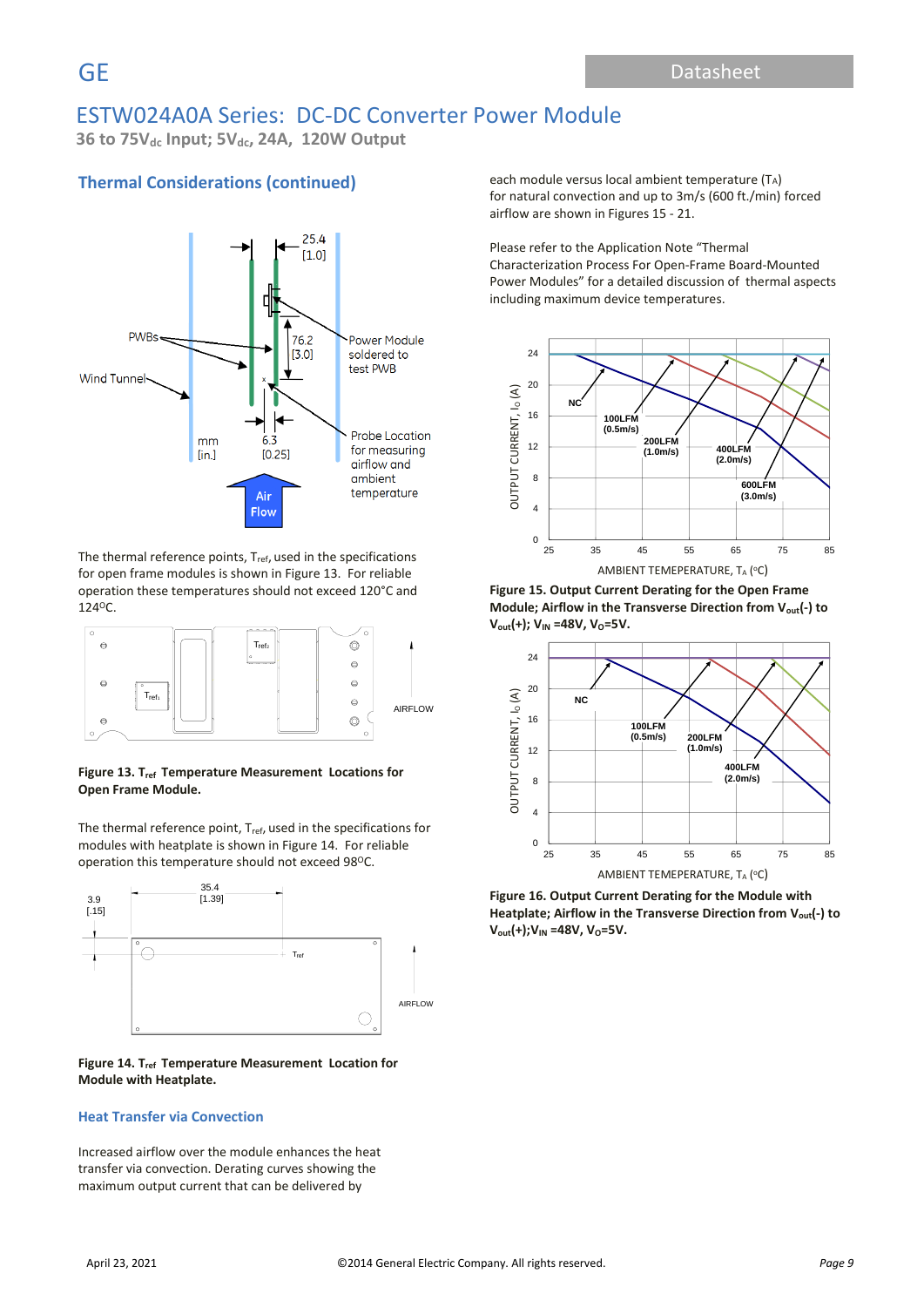**36 to 75Vdc Input; 5Vdc, 24A, 120W Output**

### **Thermal Considerations (continued)**





### **Heat Transfer via Conduction**

The module can also be used in a sealed environment with cooling via conduction from the

module's top surface through a gap pad material to a cold wall, as shown in Figure 18. This capability is achieved by insuring the top side component skyline profile achieves no more than 1mm height difference between the tallest and the shortest power train part that benefits from contact with the gap pad material. The output current derating versus cold wall temperature, when using a gap pad such as Bergquist GP2500S20, is shown in Figure 19.



**Figure 18. Cold Wall Mounting**



**Figure 19. Derated Output Current versus Cold Wall Temperature with local ambient temperature around module at 85C; V<sub>IN</sub> =48V.**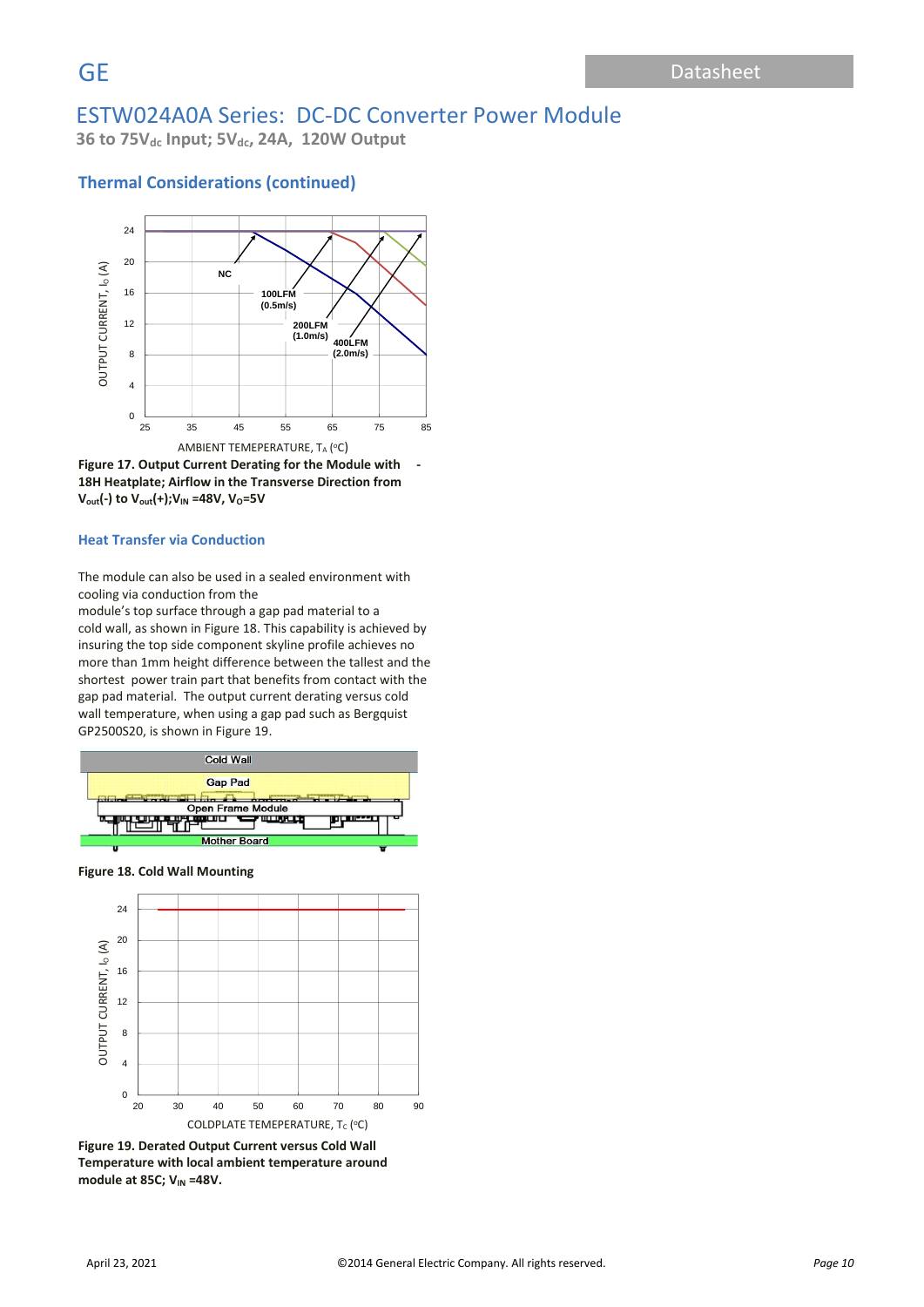**36 to 75Vdc Input; 5Vdc, 24A, 120W Output**

## **Through-Hole Soldering Information**

### **Lead-Free Soldering**

The ESTW024A0A xx RoHS-compliant through-hole products use SAC (Sn/Ag/Cu) Pb-free solder and RoHS-compliant components. They are designed to be processed through single or dual wave soldering machines. The pins have a RoHS-compliant finish that is compatible with both Pb and Pbfree wave soldering processes. A maximum preheat rate of  $3^{\circ}$ C/s is suggested. The wave preheat process should be such that the temperature of the power module board is kept below 210°C. For Pb solder, the recommended pot temperature is 260 $\degree$ C, while the Pb-free solder pot is 270 $\degree$ C max.

### **Paste-in-Hole Soldering**

The ESTW024A0A xx module is compatible with reflow pastein-hole soldering processes shown in Figures 25-27. Since the ESTW024A0A xxZ module is not packaged per J-STD-033 Rev.A, the module must be baked prior to the paste-in-hole reflow process. Please contact your GE Sales Representative for further information.

### **Pick and Place**

The ESTW024A0A modules use an open frame construction and are designed for a fully automated assembly process. The modules are fitted with a label designed to provide a large surface area for pick and place operations. The label meets all the requirements for surface mount processing, as well as safety standards, and is able to withstand reflow temperatures of up to 300°C. The label also carries product information such as product code, serial number and the location of manufacture.





### **Nozzle Recommendations**

The module weight has been kept to a minimum by using open frame construction. Even so, these modules have a relatively large mass when compared to conventional SMT components. Variables such as nozzle size, tip style, vacuum pressure and placement speed should be considered to optimize this process. The minimum recommended nozzle diameter for reliable operation is 6mm. The maximum nozzle outer diameter, which will safely fit within the allowable component spacing, is 9 mm.

Oblong or oval nozzles up to 11 x 9 mm may also be used within the space available.

### **Tin Lead Soldering**

The ESTW024A0A power modules are lead free modules and can be soldered either in a lead-free solder process or in a conventional Tin/Lead (Sn/Pb) process. It is recommended that the customer review data sheets in order to customize the solder reflow profile for each application board assembly. The following instructions must be observed when soldering these units. Failure to observe these instructions may result in the failure of or cause damage to the modules, and can adversely affect long-term reliability.

In a conventional Tin/Lead (Sn/Pb) solder process peak reflow temperatures are limited to less than 235°C. Typically, the eutectic solder melts at 183°C, wets the land, and subsequently wicks the device connection. Sufficient

time must be allowed to fuse the plating on the connection to ensure a reliablesolder joint. There are several types of SMT reflow technologies currently used in the industry. These power modules can be reliably soldered using natural forced convection, IR (radiant infrared), or a combination of convection/IR. For reliable soldering the solder reflow profile should be established by accurately measuring the modules CP connector temperatures.

### **Lead Free Soldering**

The –Z version of the ESTW024A0A modules are lead-free (Pb-free) and RoHS compliant and are both

forward and backward compatible in a Pb-free and a SnPb soldering process. Failure to observe the instructions below may result in the failure of or cause damage to the modules and can adversely affect long-term reliability.



**Figure 21. Reflow Profile for Tin/Lead (Sn/Pb) process.**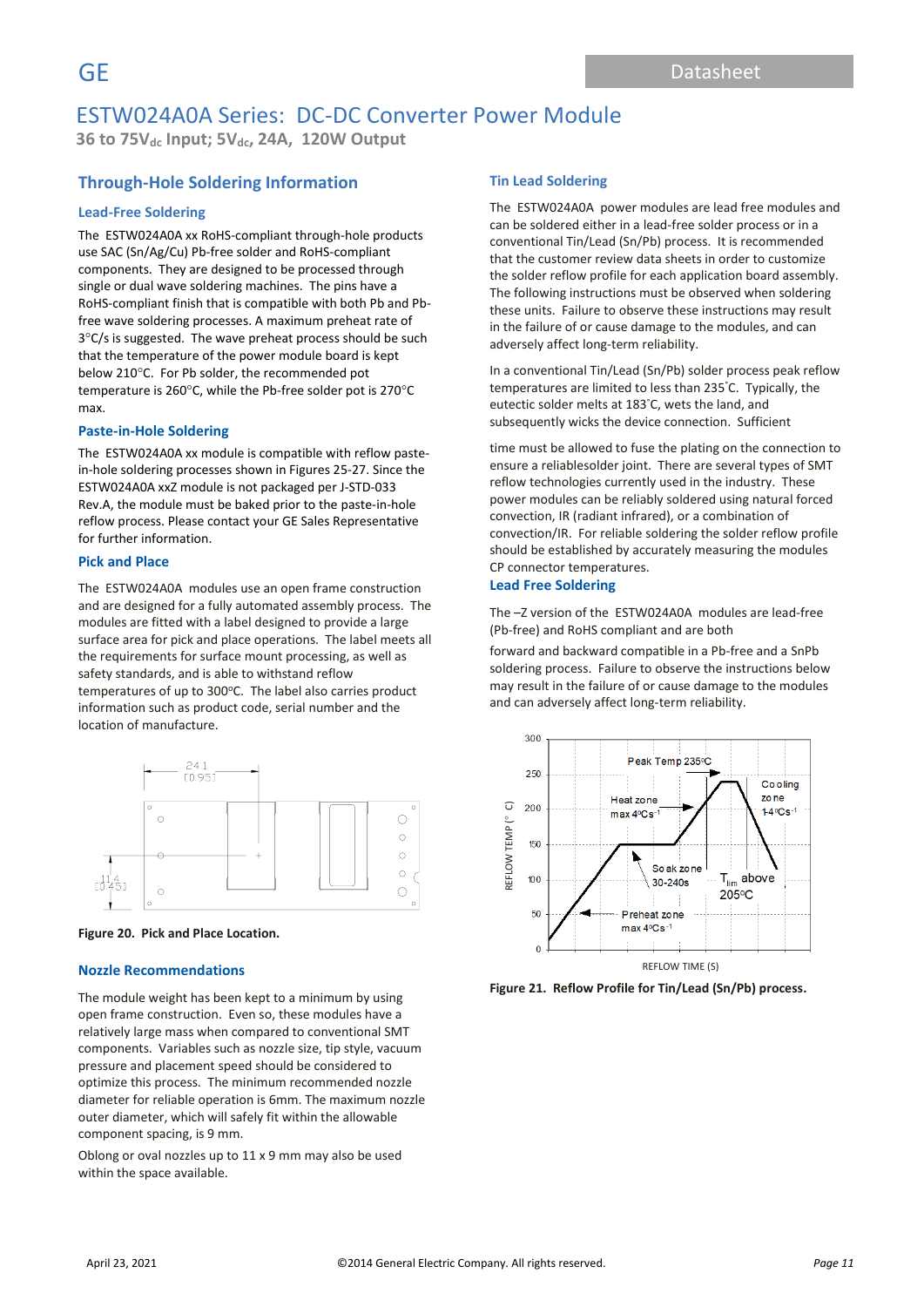**36 to 75Vdc Input; 5Vdc, 24A, 120W Output**



**(Sn/Pb) process**

### **Pb-free Reflow Profile**

Power Systems will comply with J-STD-015 Rev. D (Moisture/Reflow Sensitivity Classification for Nonhermetic Solid State Surface Mount Devices) for both Pb-free solder profiles and MSL classification procedures. This standard provides a recommended forced-air-convection reflow profile based on the volume and thickness of the package (table 4-2). The suggested Pb-free solder paste is Sn/Ag/Cu (SAC). The recommended linear reflow profile using Sn/Ag/Cu solder is shown in Figure 23.



### **Figure 23. Recommended linear reflow profile using Sn/Ag/Cu solder.**

### **Post Solder Cleaning and Drying Considerations**

Post solder cleaning is usually the final circuit-board assembly process prior to electrical board testing. The result of inadequate cleaning and drying can affect both the reliability of a power module and the testability of the finished circuit-board assembly. For guidance on appropriate soldering, cleaning and drying procedures, refer to GE *Board Mounted Power Modules: Soldering and Cleaning* Application Note (AN04-001).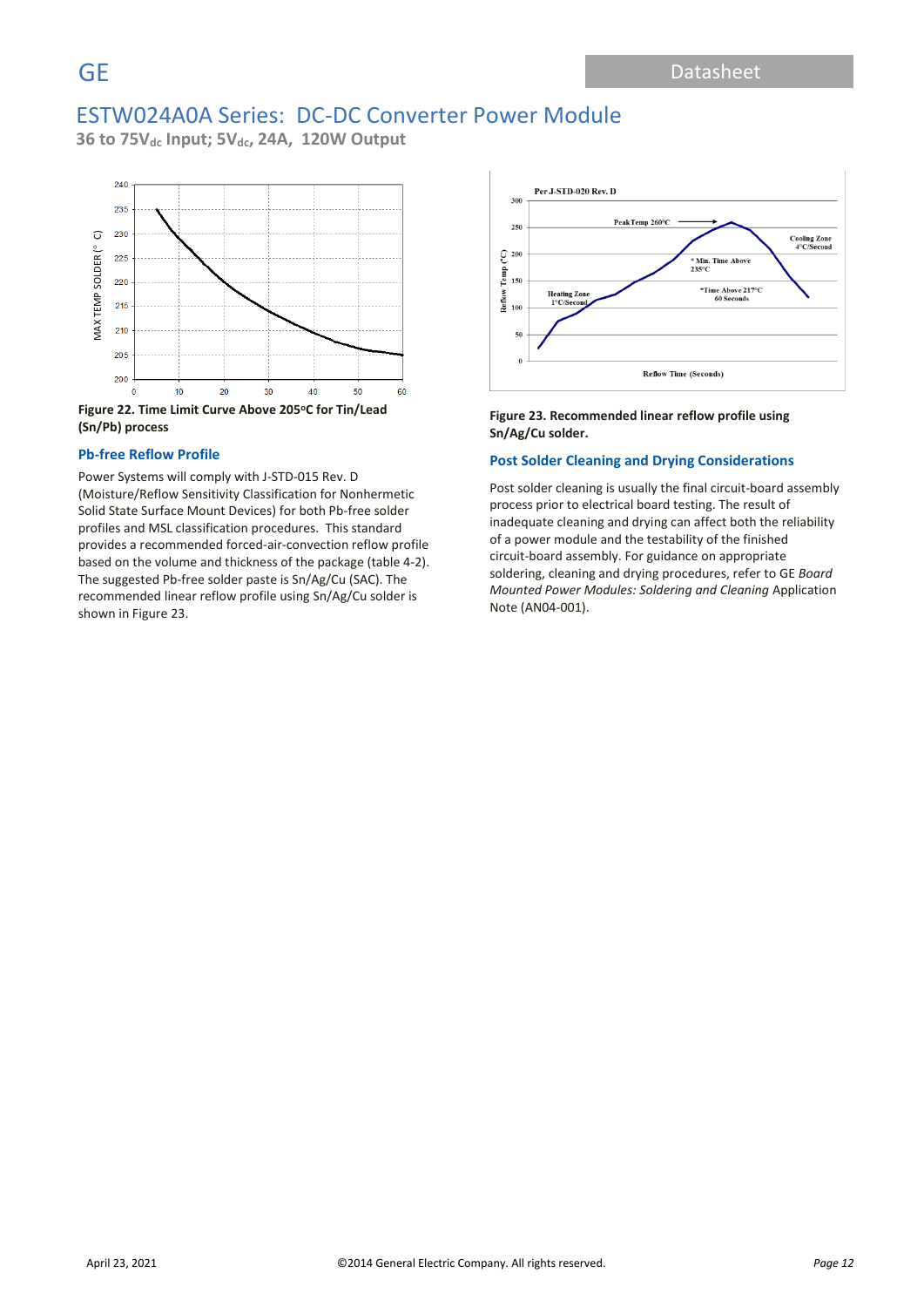**36 to 75Vdc Input; 5Vdc, 24A, 120W Output**

### **EMC Considerations**

The circuit and plots in Figure 24 shows a suggested configuration to meet the conducted emission limits of EN55032 Class B.



### **Figure 24. EMC Considerations**

For further information on designing for EMC compliance, please refer to the FLT012A0 data sheet (DS05-028).

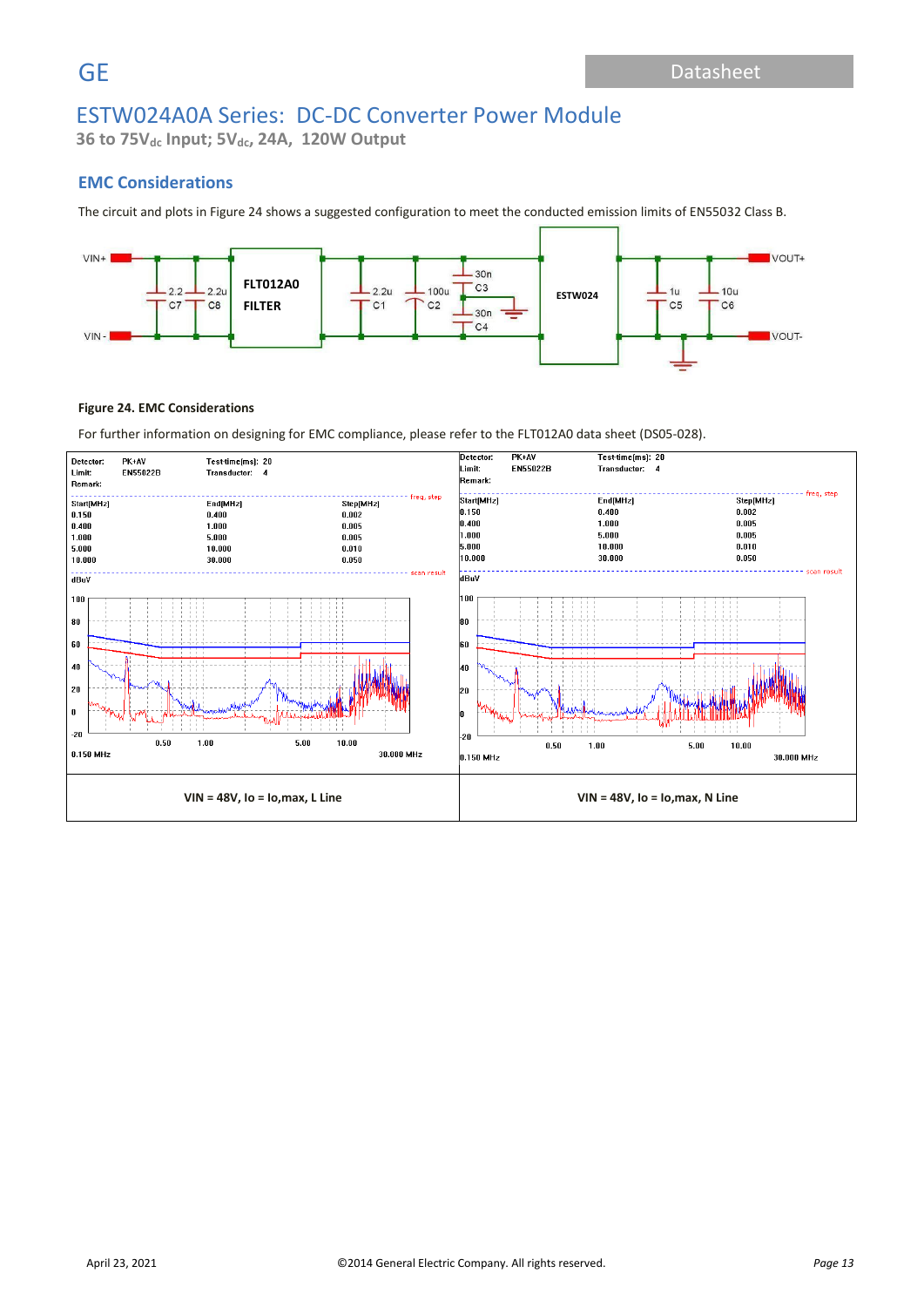**36 to 75Vdc Input; 5Vdc, 24A, 120W Output**

## **Mechanical Outline for Through-Hole Module**

# Dimensions are in millimeters and [inches].

Tolerances: x.x mm  $\pm$  0.5 mm [x.xx in.  $\pm$  0.02 in.] (Unless otherwise indicated) x.xx mm  $\pm$  0.25 mm [x.xxx in  $\pm$  0.010 in.] \*Top side label includes GE name, product designation and date code.

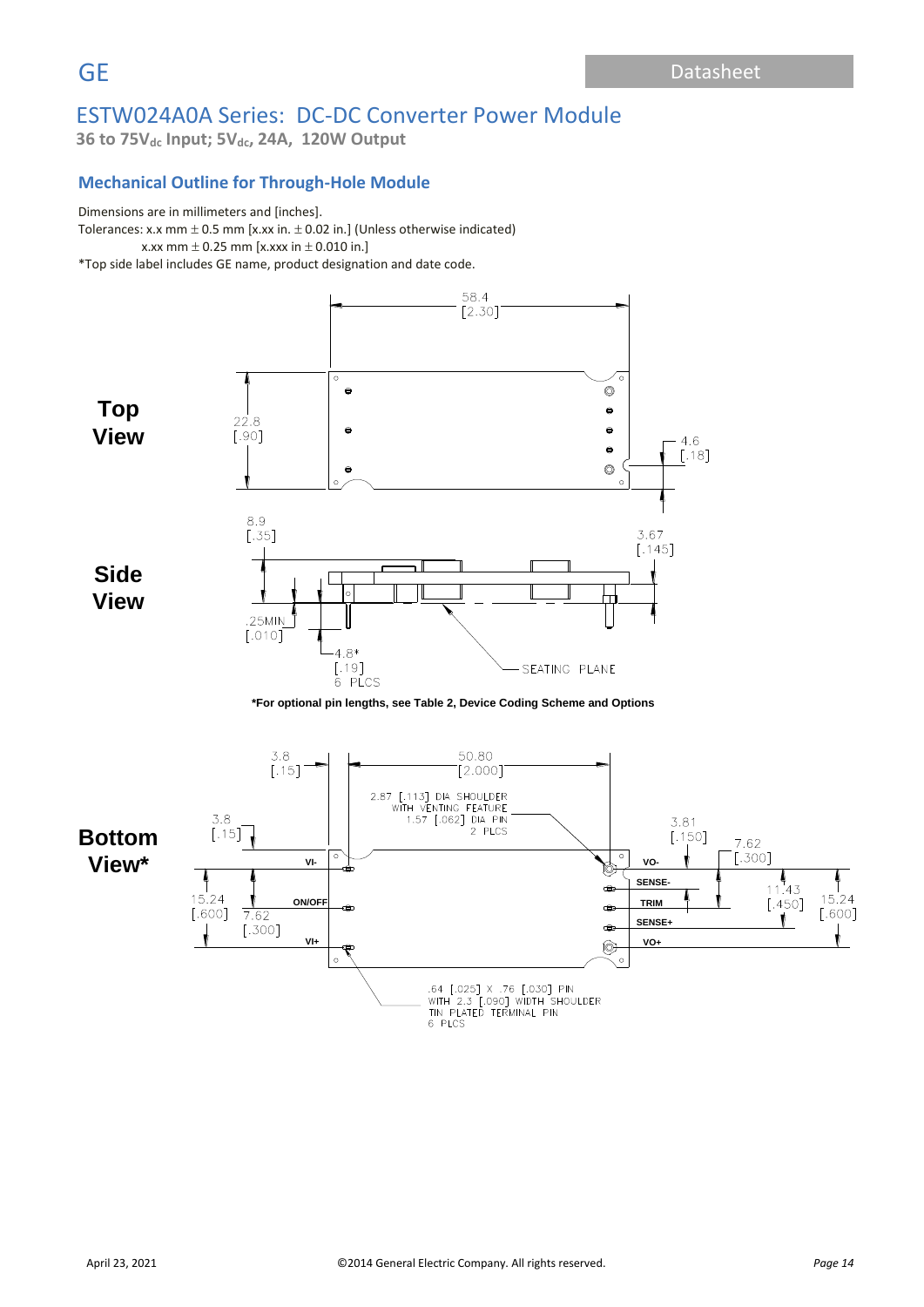**36 to 75Vdc Input; 5Vdc, 24A, 120W Output**

## **Mechanical Outline for Through-Hole Module with Heat Plate (-H Option)**

### Dimensions are in millimeters and [inches].

Tolerances: x.x mm  $\pm$  0.5 mm [x.xx in.  $\pm$  0.02 in.] (Unless otherwise indicated) x.xx mm  $\pm$  0.25 mm [x.xxx in  $\pm$  0.010 in.]



**\*\*Side label contains product designation and date code.**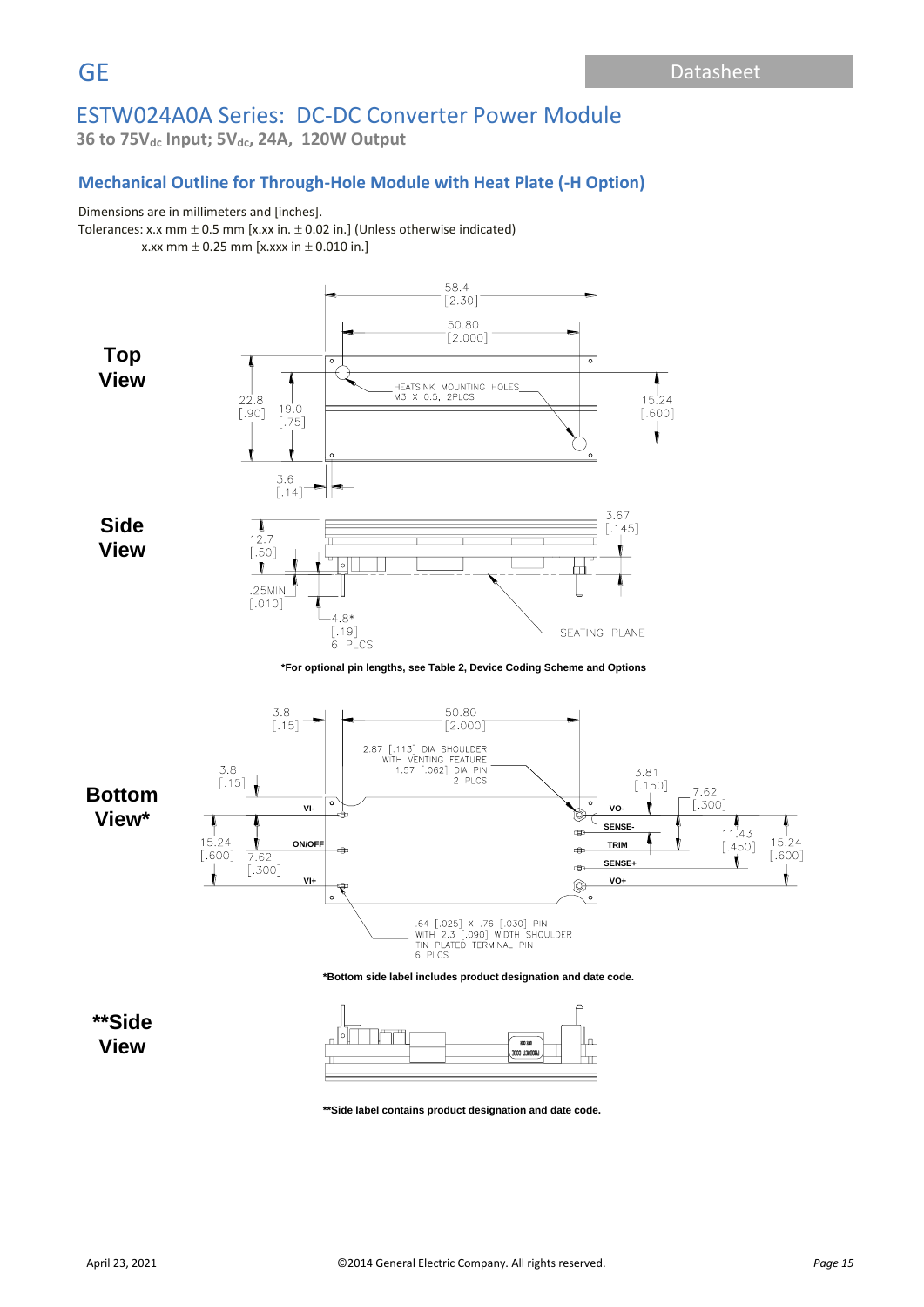**36 to 75Vdc Input; 5Vdc, 24A, 120W Output**

# **Mechanical Outline for Through-Hole Module with ¼ Brick Heat Plate (-18H Option) – Future development**

Dimensions are in millimeters and [inches].

Tolerances: x.x mm  $\pm$  0.5 mm [x.xx in.  $\pm$  0.02 in.] (Unless otherwise indicated)

x.xx mm  $\pm$  0.25 mm [x.xxx in  $\pm$  0.010 in.]



**\*For optional pin lengths, see Table 2, Device Coding Scheme and Options**

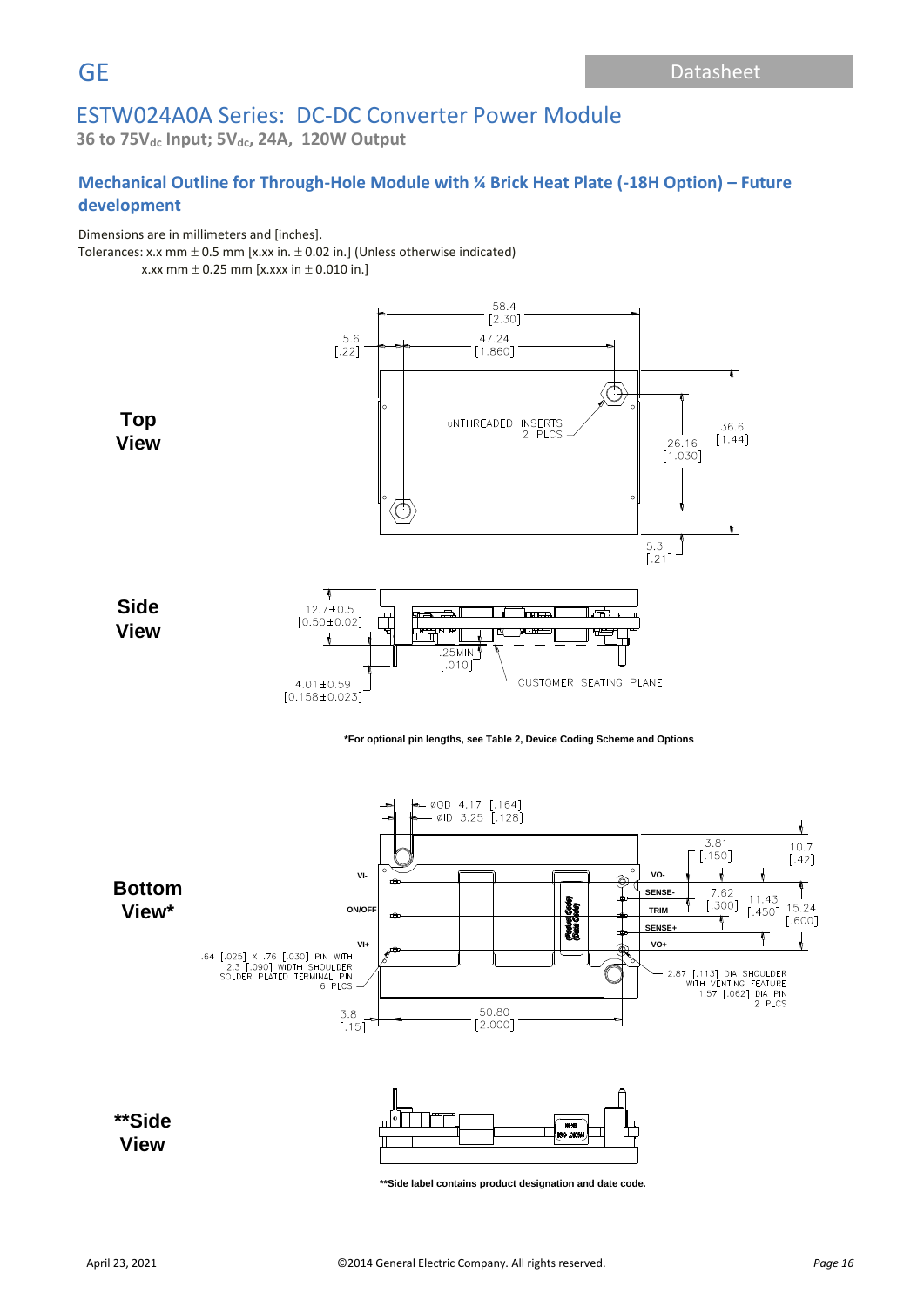**36 to 75Vdc Input; 5Vdc, 24A, 120W Output**

## **Recommended Pad Layout**

### Dimensions are in millimeters and [inches].

Tolerances: x.x mm  $\pm$  0.5 mm [x.xx in.  $\pm$  0.02 in.] (Unless otherwise indicated) x.xx mm  $\pm$  0.25 mm [x.xxx in  $\pm$  0.010 in.]

| Pin | Function   |
|-----|------------|
| 1   | $Vi(+)$    |
| 2   | ON/OFF     |
| 3   | $Vi(-)$    |
| 4   | $Vo(-)$    |
| 5   | SENSE(-)   |
| 6   | TRIM       |
| 7   | $SENSE(+)$ |
| 8   | $Vol(+)$   |



NOTES: FOR 0.030" X 0.025" RECTANGULAR PIN, USE 0.063" PLATED THROUGH HOLE DIAMETER

FOR 0.062 DIA" PIN, USE 0.087" PLATED THROUGH HOLE DIAMETER

# **TH Recommended Pad Layout (Component Side View)** TH Recommend Pad Layout (Component Side View)